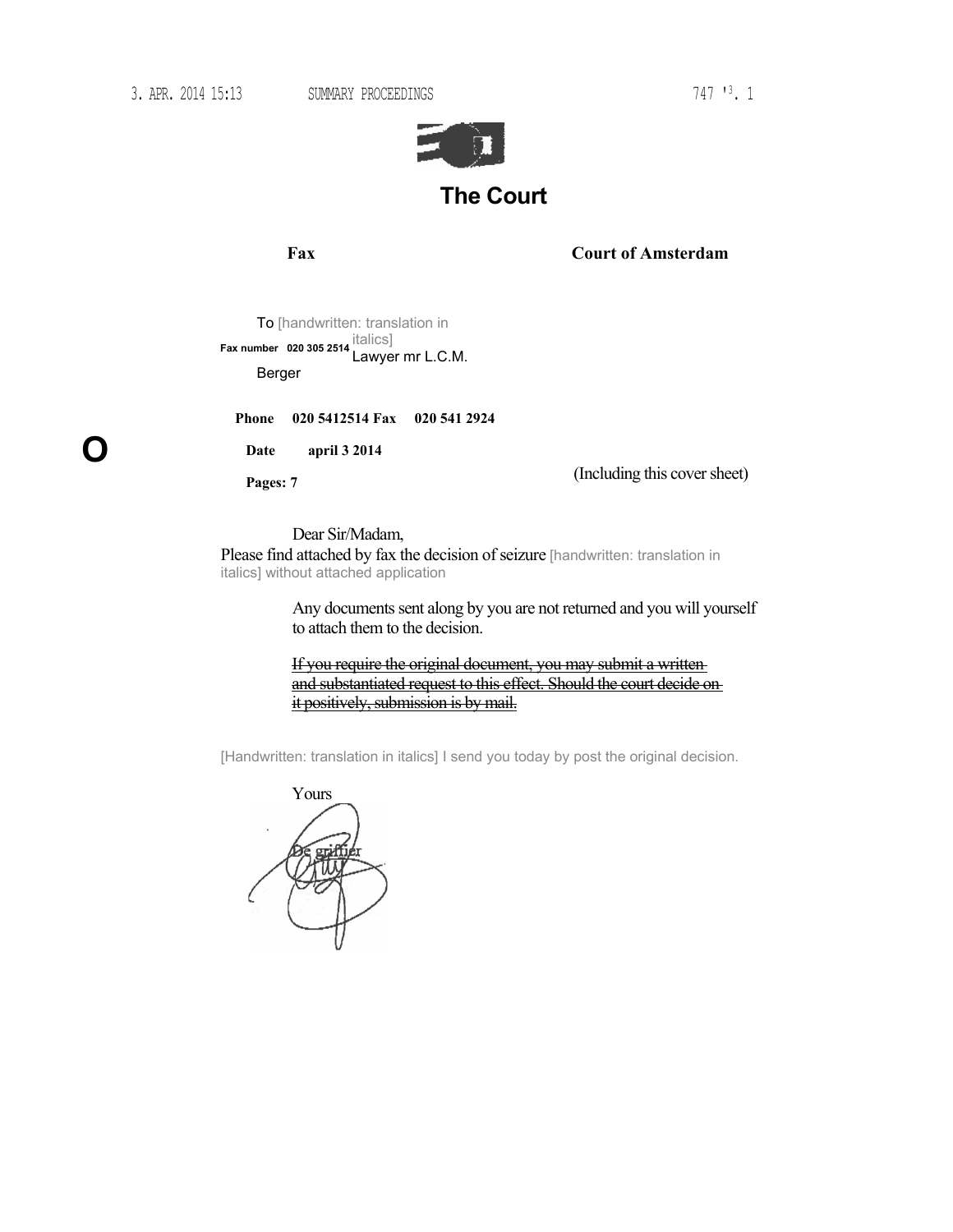**APR 3. 2014 15:13**

## **SUMMARY PROCEEDINGS In the name of the King**

# Decision

### **COURT OF AMSTERDAM**

Department of Private Law, repliminary relief

judge numbers 562 **330 / KG RK 14-619 HJ /** 

#### **CB Decision April 3 2014 in the case of**

1. the legal entity under the laws of the Republic of Moldova **ASCOM GROUP SA.,** established in Chisinau, Moldova, 2. the legal entity under the laws of Gibraltar **TERRA RAF TRAIDING TRANS LTD.**, established in Gibraltar, 3. **ANATOLIE STATIE,**  residing in Moldova, **4. GABRIEL STATIE**, residing in Romania, applicants, Lawyer LCM Berger Amsterdam,

against

### **THE REPUBLIC OF KAZAKHSTAN,**

seat in Astana, Kazakhstan, respondent.

#### **1. Conduct of the procedure**

Applicants have on April 1, 2014 made a petition for attachment at third party (actio pauliana) against respondent, which application is attached to this decision.

#### **2. The request**

2.1. The applicants were - in short - (indirectly) owners of two oil and gas producers, Kazpolmunay LLP (hereinafter KPM) and Tolkynneftegaz (hereinafter (TNG). In 1998 and 1999, KPM and TNG have signed three agreements with respondent. These agreements gave KPM and TNG the right to seek oil and gas and then to exploit it. Each of these agreements regarded in a separate area. KPM was active in the Borankal-



**O**

**O**

**O**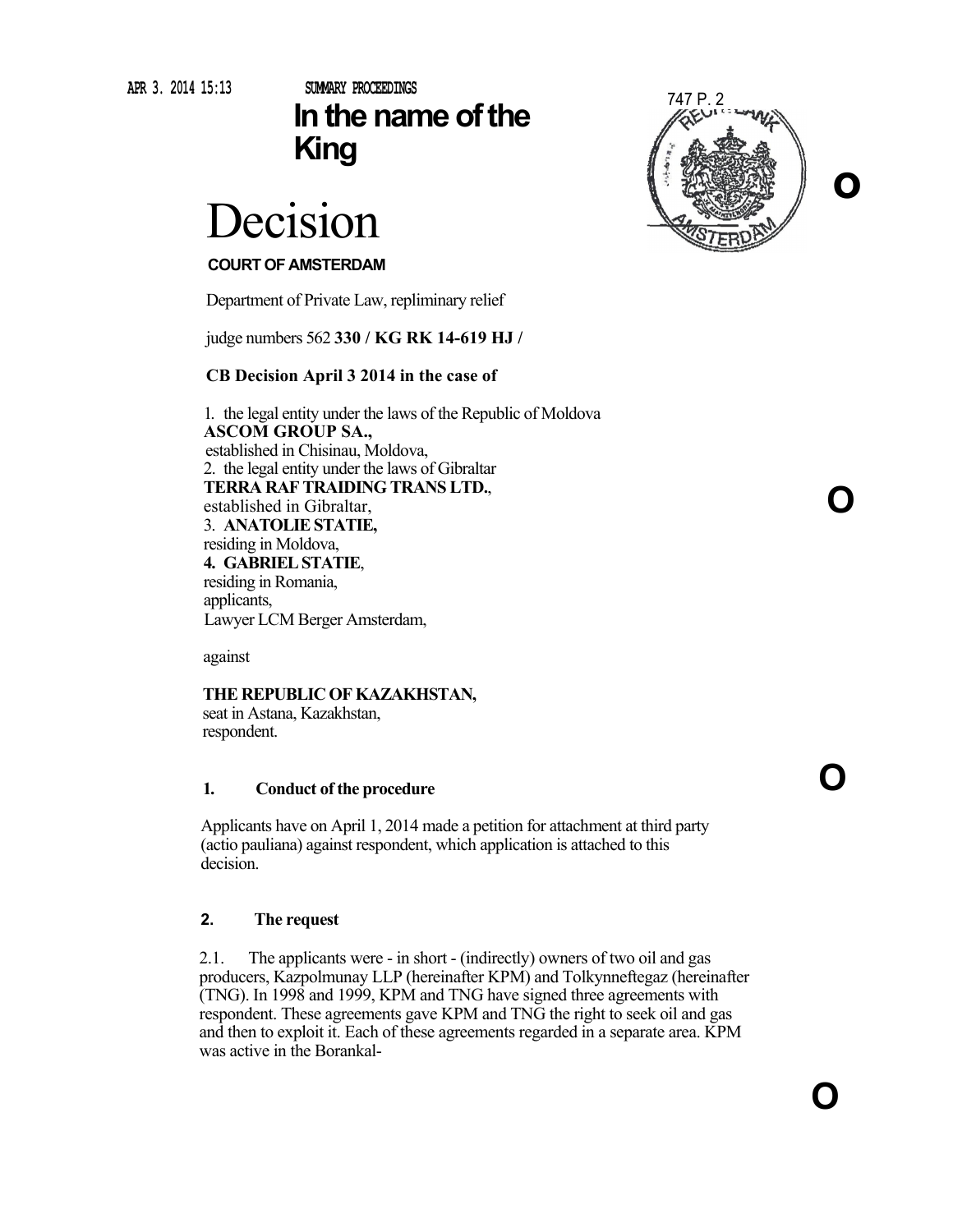562 330 / KG RK14-619 HJ / CB April 3, 2014

oil field and TNG in the Tolkyn gas field. TNG also had the rights of the so-called "Tabyl Block". researt investigation regarding two areas began in 2000. In 2008, KPM and TNG exploited oil and gas in these areas, from approximately 100 different oil and gas wells. In the third area, significant oil and gas discoveries were made in 2008 and 2009. In total the applicants via KPM and TNG, invested approximately USD 1 billion in the search for oil and gas in these three areas as well as in the development of production and resources.

2.2. The applicants maintain - in short - the respondent seized all assets of KPM and TNG, at least that these assets are now owned by companies fully owned by respondents.

2.3. An arbitration between the parties, in accordance with the rules of the Arbitration Institute of the Stockholm Chamber of Commerce (Chamber of Corn Merce or Stockholm), has given a judgment on December 19, 2013. Respondent is ordered to pay to the applicants:

- *(i) The amount of USD 497,685,101.00 in respect of damages;*
- *(ii) interest over the amount of USD 7,685,101.00 at the rate for interest that applies to six month government bonds of the United States from April 30, 2009 until the date of full payment;*
- *(iii) the legal costs of applicants for an amount of USD 8,975,496.40;*
- *(iv) the cost of the arbitration.*

Part N of that arbitration award containing the literal text of the award is attached to this decision.

2.4. As of January 8, 2014 the claims have increased to USD 510,414,150.00. Despite repeated requests, respondent has failed to comply with the arbitration award.

2.5. As security for their claim, applicants request precautionary attachment against respondent at seventeen banks and among forty other third parties with whom (according to applicants) agreements have been concluded in respect of mining for which various allowances are paid to the respondent.

2.6. According to the applicants, the question how the precautionary attachments relate to the public law privilege of immunity against enforcement is not subject to the judgment of the judge. Article 3a of the Bailiffs Act (Gw) contains here indeed an exclusive arrangement. First, the bailiff will have to assess by making the seizures that he takes reasonably into account the possibility that these seizures might contradict called privilege. If so, he will then inform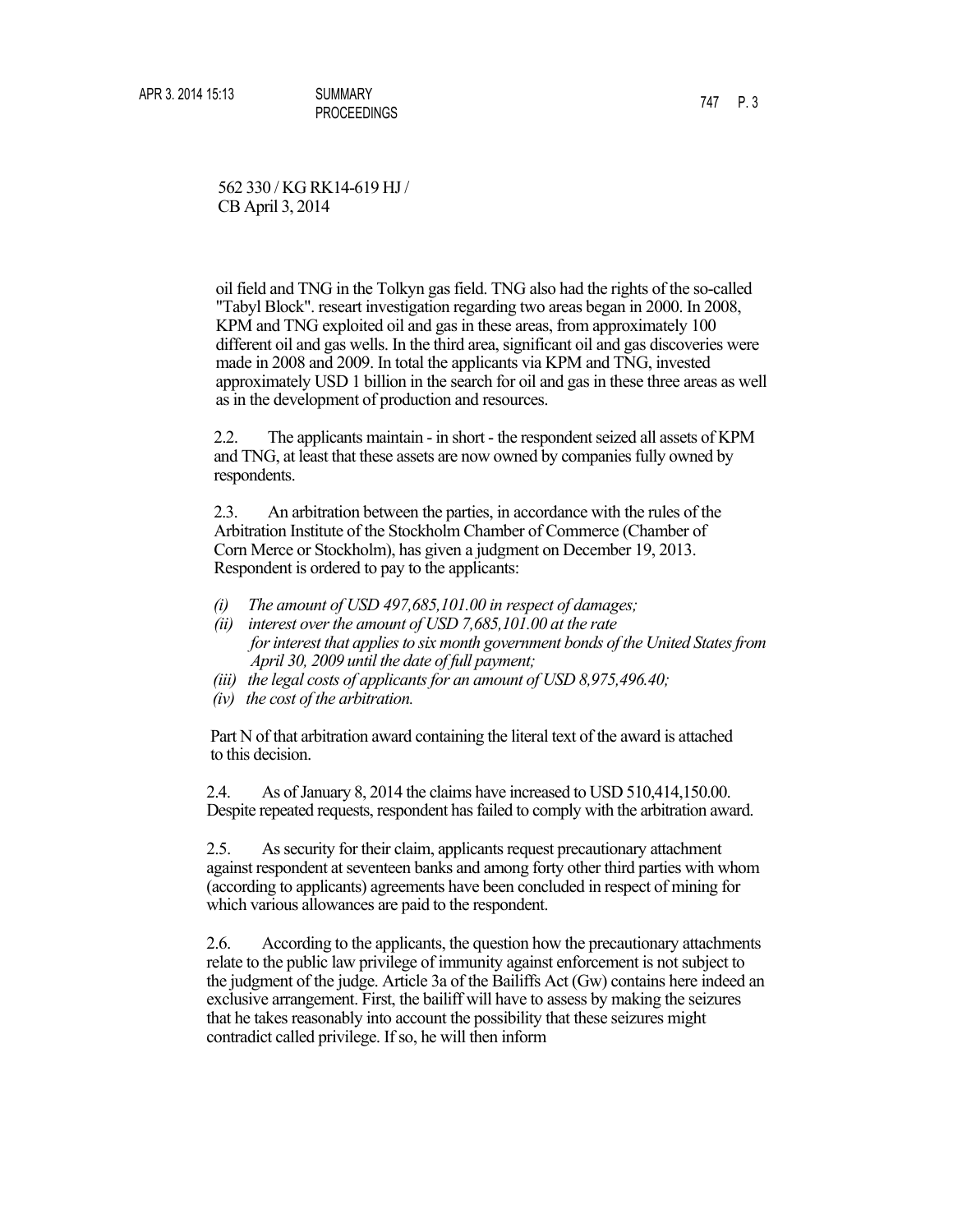562 330 / KG RK 14-619 HJ / S62 330 / KG RK 14-619 HJ / **O**<br>CB April 3, 2014

the Minister of Security and Justice (Ministerie Veiligheid en Justitie). If the minister then prohibits the seizures, the applicant may appeal to the court as is defined in Article 3a paragraph 7 Gw.

2.7. According to applicants respondent waived his right to immunity from execution in respect of the decision under 2.3 above, because it is a party to the Convention on the Energy Charter. In article 10 paragraph 12 of this Convention, Kazakhstan has undertaken to correct its national law in such a way that progress towards investment under the Energy Charter is effectively enforceable; therefore it is incompatible Kazakhstan invokes immunity from execution. In addition, the applicants with the attachments do not try to frustrate the implementation of public service provided by respondent. The goods which they want to attach have a commercial and a public destination. If after the attachment this if found not to be the case, the applicants will lift the respective seizures.

2.8. The arbitration award contains 414 pages and its translation involves time. The applicants will within one month after the attachment, start an exequatur proceedings (for which translation is required), so that the arbitration award may be enforced in the Netherlands.

#### 3. The assessment

3.1. The preliminary relief judge considers that the right of claim of the applicant is prima facie proven summarily and decides the attachment without previous hearing of the respondent to giving the attachment, is necessary. However, the preliminary relief judge considers that account must be taken of the possibility that the requested attachment violates the public international obligations of the State. Given the great financial importance of the case and the far-reaching consequences for the debtor of the requested seizure. a temporary leave is considered appropriate. This is certainly not regulated in the law but arose in legal practice (see e.g. Court 's-Hertogenbosch, October 7, 2010, ECLI: NL: GHSGR: 2010: BN9816 and HR September 13, 2013, ECLI: HR: 2013: BZ9958. The basis for provisional attachment may be found in the corresponding application of art. 223 RV or in the fact that the preliminary relief judge is empowered to more (unconditional final leave provision), which suggests that the preliminary relief judge also has competence to the lesser (granting leave with a limited validity period, after which an assessment is made on whether the leave may be granted final).

3.2. The bailiff must assess whether execution of the received command may possibly be in conflict with the international obligations of the State. Now the petition for attachment recognises this may exist, the

**O**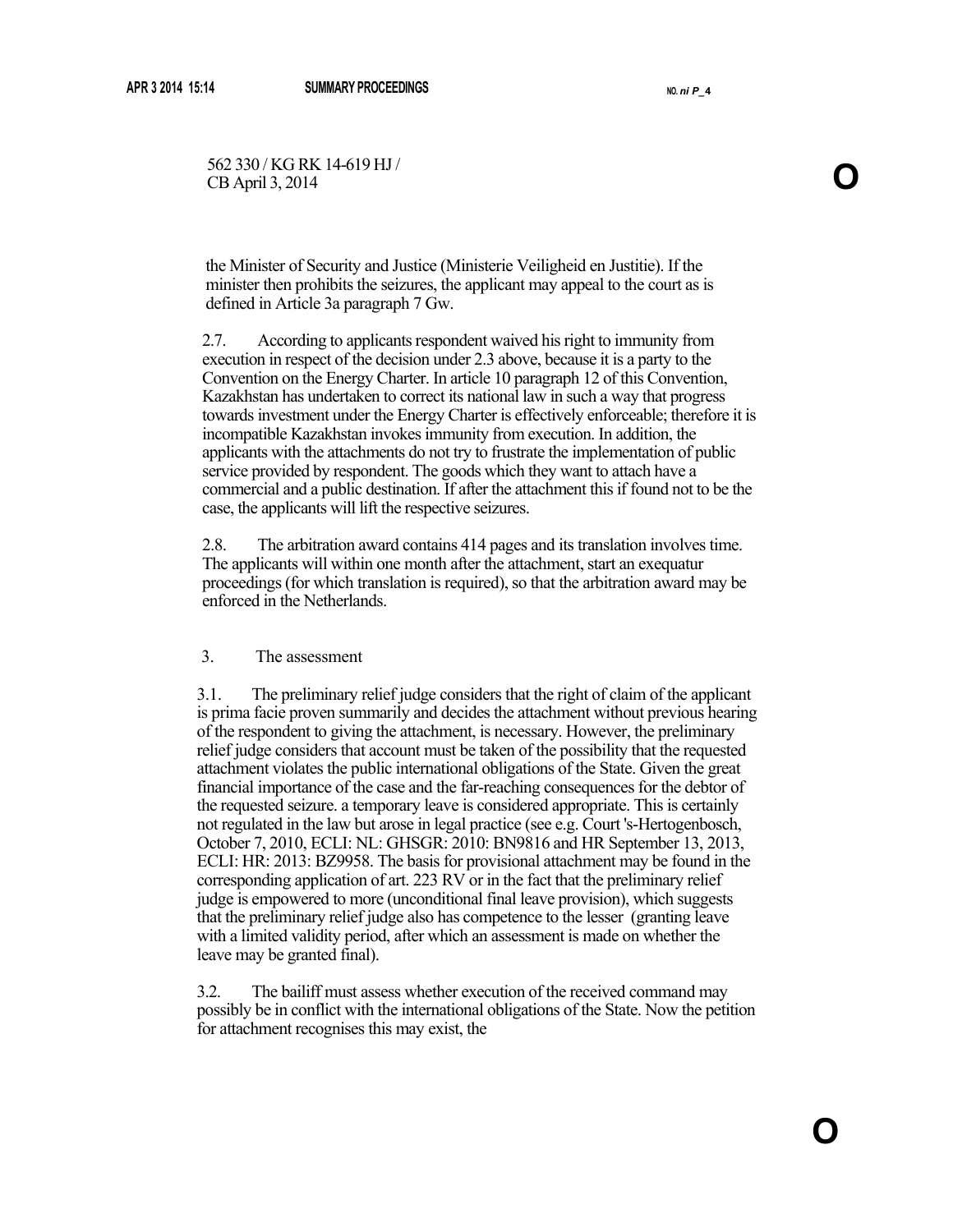**O**

562 330 / KG RK14-619 HJ / CB April 3, 2014

preliminary relief judge assumes that the bailiff in this case will make a statement as referred to in article 3a of the Bailiffs Act. In view of the importance of the case the preliminary relief judge will determine that attachment can not immediately take place after that communication, but that the minister should be given a reasonable time for a response. We also weigh the matter is by nature urgent. It must be expected the minister can know within seven days whether there are objections of public international law or not.

3.3. If the Minister within seven days informs there are no objections, the attachment may be done temporarily, and after the assessment of the final grant, the preliminary relief judge will hear the republic Kazakhstan itself and the Republic of Kazakhstan can, if desired, allege the attachment impinges on public international law or others.

3.4. If the Minister within seven days notice does inform the attachment is contrary to the public international law obligations of the State, this has the in art. 3a paragraph 5 of the Bailiffs Act mentioned effects, namely that the bailiff is not entitled to the mandatory attachment and that in spite of that jurisdiction the attachment is null and void. Applicants can then by virtue of Article 3a paragraph 7 of the said law, request the preliminary relief judge to cancel the effect of the notice by the minister.

3.5. If the Minister within seven days of making a notification referred to in Article 3a paragraph 2 of the Bailiffs Act does not inform that there is no objection to the proposed seizure, the bailiff will under have leave under this attachment order, although any later made notice will have the effects as regulated in Article 3a paragraph 6 of the Bailiffs Act.

3.6. If the bailiff proceeds to attachment applicants should within two days after the first attachment inform the data of parties over a period of two weeks to the office of the preliminary relief judge, so that a date and time can be determined at which parties will be heard before a final decision will be made.

3.7. This leads to the following decision.